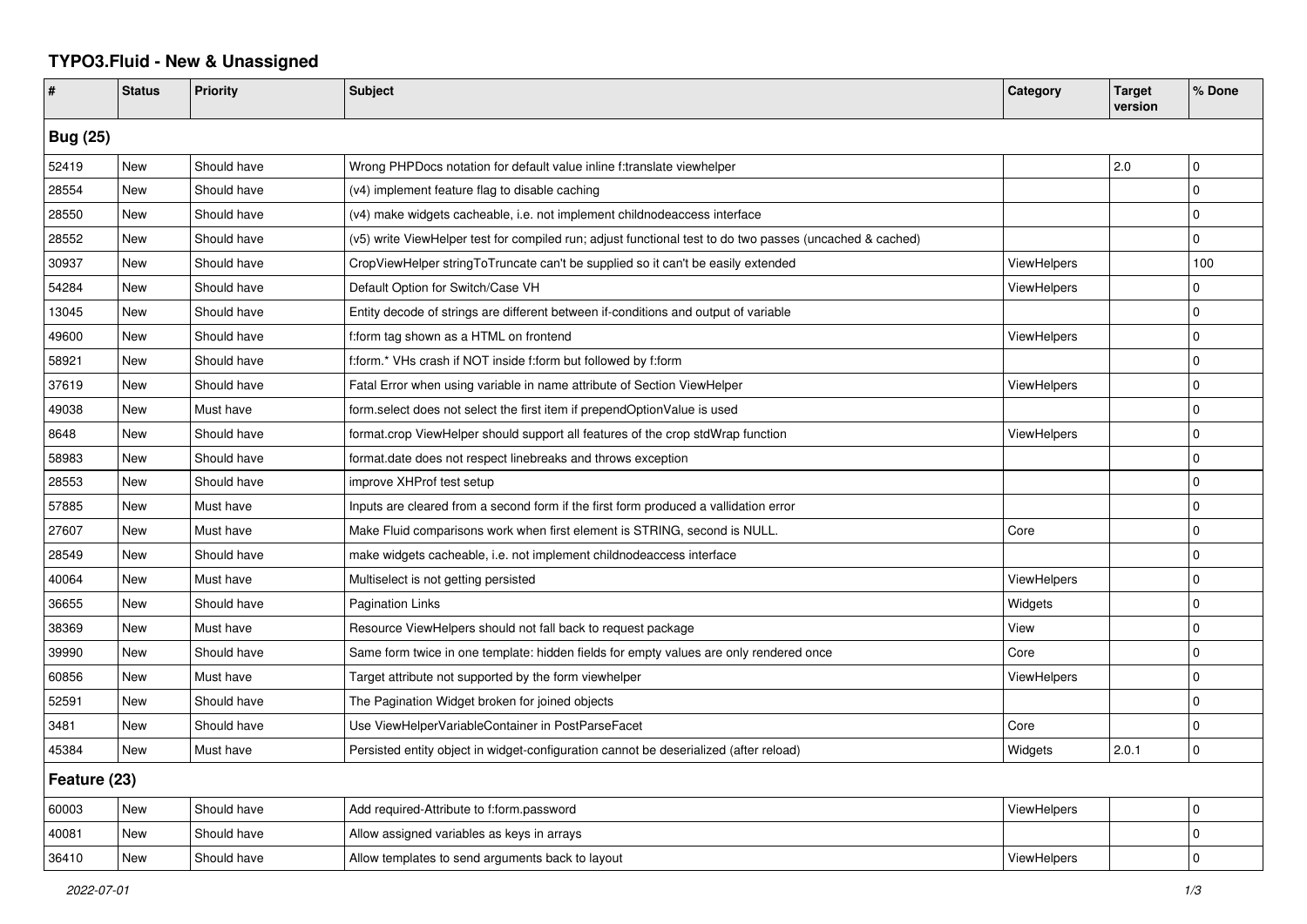| #                | <b>Status</b> | Priority             | <b>Subject</b>                                                                                      | Category    | <b>Target</b><br>version | % Done      |  |  |
|------------------|---------------|----------------------|-----------------------------------------------------------------------------------------------------|-------------|--------------------------|-------------|--|--|
| 48355            | New           | Could have           | Assign output of viewhelper to template variable for further processing.                            |             |                          | $\Omega$    |  |  |
| 46545            | <b>New</b>    | Should have          | Better support for arrays in options of SelectViewHelper                                            |             |                          | 0           |  |  |
| 60181            | New           | Could have           | Caching mechanism for Fluid Views/Templates                                                         | View        |                          | $\Omega$    |  |  |
| 38130            | <b>New</b>    | Should have          | Checkboxes and multiple select fields should have an assignable default value                       |             |                          | 0           |  |  |
| 7608             | New           | Could have           | Configurable shorthand/object accessor delimiters                                                   | Core        |                          | 0           |  |  |
| 1907             | New           | Could have           | Default values for view helpers based on context                                                    | Core        |                          | $\Omega$    |  |  |
| 45153            | <b>New</b>    | Should have          | f:be.menus.actionMenuItem - Detection of the current select option is insufficient                  |             |                          | 0           |  |  |
| 31955            | New           | Should have          | f:uri.widget                                                                                        | Widgets     |                          | 0           |  |  |
| 10472            | New           | Could have           | Fluid Standalone distribution                                                                       | Core        |                          | $\Omega$    |  |  |
| 4704             | New           | Should have          | Improve parsing exception messages                                                                  | Core        |                          | 0           |  |  |
| 51100            | New           | Must have            | Links with absolute URI should have the option of URI Scheme                                        | ViewHelpers |                          | $\Omega$    |  |  |
| 30555            | <b>New</b>    | Could have           | Make TagBuilder more extensible                                                                     | Core        |                          | $\mathbf 0$ |  |  |
| 42397            | New           | Should have          | Missing viewhelper for general links                                                                |             |                          | $\Omega$    |  |  |
| 36559            | New           | Could have           | New widget progress bar                                                                             |             |                          | $\Omega$    |  |  |
| 60271            | <b>New</b>    | Should have          | Paginate viewhelper, should also support arrays                                                     |             |                          | 0           |  |  |
| 39936            | New           | Should have          | registerTagAttribute should handle default values                                                   | ViewHelpers |                          | $\Omega$    |  |  |
| 33215            | <b>New</b>    | Should have          | RFC: Dynamic values in ObjectAccess paths                                                           |             |                          | 0           |  |  |
| 9514             | New           | Should have          | Support explicit Array Arguments for ViewHelpers                                                    |             |                          | $\Omega$    |  |  |
| 51277            | New           | Should have          | ViewHelper context should be aware of actual file occurrence                                        |             |                          | $\Omega$    |  |  |
| 62346            | <b>New</b>    | Could have           | f:comment should have high precende                                                                 | Core        | 3.x                      | $\mathbf 0$ |  |  |
| <b>Task (12)</b> |               |                      |                                                                                                     |             |                          |             |  |  |
| 9950             | <b>New</b>    | Should have          | Binding to nested arrays impossible for form-elements                                               | ViewHelpers |                          | 0           |  |  |
| 26664            | <b>New</b>    | Won't have this time | Clean up Form ViewHelpers                                                                           | ViewHelpers |                          | 75          |  |  |
| 47669            | New           | Should have          | FormViewHelper does not define the default request method                                           |             |                          | $\Omega$    |  |  |
| 45394            | <b>New</b>    | Should have          | Forwardport Unit test for standalone view                                                           | View        |                          | $\mathbf 0$ |  |  |
| 32035            | New           | Should have          | Improve fluid error messages                                                                        | Core        |                          | 0           |  |  |
| 56237            | New           | Should have          | in-line (Condition)ViewHelpers should not evaluate on parsing                                       |             |                          | U           |  |  |
| 26658            | <b>New</b>    | Won't have this time | Make Form ViewHelpers consistent                                                                    | ViewHelpers |                          | 75          |  |  |
| 42743            | New           | Should have          | Remove inline style for hidden form fields                                                          |             |                          | 0           |  |  |
| 43071            | New           | Should have          | Remove TOKENS for adding fallback teplates in B                                                     |             |                          | $\mathbf 0$ |  |  |
| 43072            | New           | Should have          | Remove TOKENS for adding templates fallback in Backporter                                           | View        |                          | 0           |  |  |
| 10911            | New           | Should have          | Tx_Fluid_ViewHelpers_Form_AbstractFormViewHelper->renderHiddenIdentityField should be more reliable | ViewHelpers |                          | 0           |  |  |